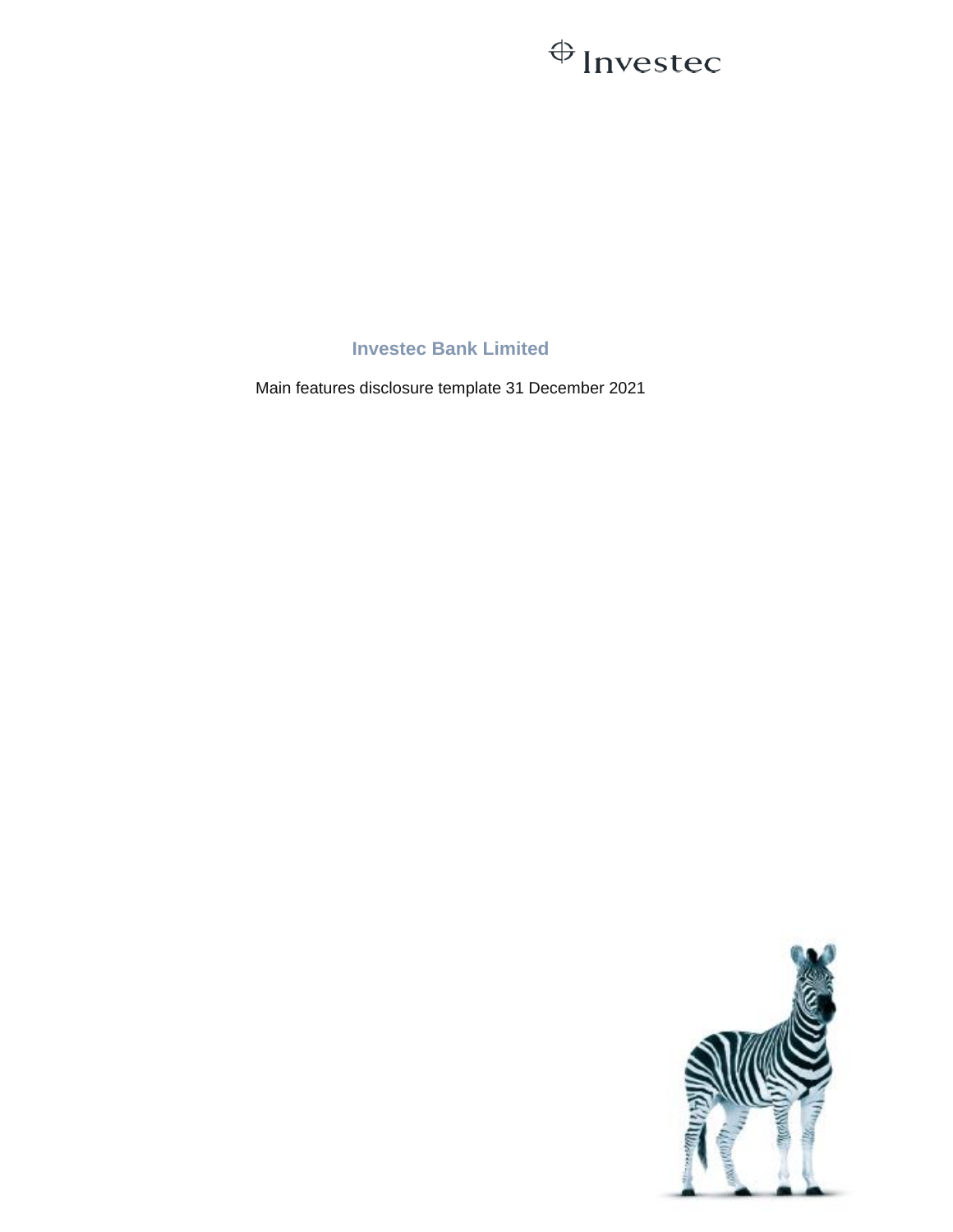

## **MAIN FEATURES DISCLOSURE TEMPLATE**

**Investec Bank Limited**

**31-Dec-21**

|                                                                                                        |                          | Non-redeemable, non-               |                        |                        |                        |                        |                                               |                       |                                                                                                                       |                       |                       |                                                                                                                                                                                                                               |                                              |
|--------------------------------------------------------------------------------------------------------|--------------------------|------------------------------------|------------------------|------------------------|------------------------|------------------------|-----------------------------------------------|-----------------------|-----------------------------------------------------------------------------------------------------------------------|-----------------------|-----------------------|-------------------------------------------------------------------------------------------------------------------------------------------------------------------------------------------------------------------------------|----------------------------------------------|
|                                                                                                        | Ordinary share capital   | cumulative, non                    |                        |                        |                        |                        |                                               |                       |                                                                                                                       |                       |                       |                                                                                                                                                                                                                               |                                              |
| Disclosure template for main features of regulatory capital instruments                                | and premium              | participating<br>preference share: | <b>IV048U</b>          | <b>IV051U</b>          | <b>IV052U</b>          | <b>IV053U</b>          | <b>IV019</b>                                  | <b>IV019A</b>         | <b>IV035</b>                                                                                                          | <b>IV039</b>          | <b>IV044</b>          | <b>IV045</b>                                                                                                                                                                                                                  | <b>IV046</b>                                 |
| 1 Issuer                                                                                               |                          |                                    |                        |                        |                        |                        |                                               |                       |                                                                                                                       |                       |                       |                                                                                                                                                                                                                               |                                              |
|                                                                                                        | Investec Bank Limited    | Investec Bank Limited              | Investec Bank Limited  | Investec Bank Limited  | Investec Bank Limited  |                        | Investec Bank Limited   Investec Bank Limited |                       | Investec Bank Limited   Investec Bank Limited                                                                         | Investec Bank Limited | Investec Bank Limited | Investec Bank Limited                                                                                                                                                                                                         | Investec Bank Limited                        |
| 2 Unique identifier (e.g. CUSIP, ISIN or Bloomberg identifier for private placement)                   | Unlisted                 | ZAE000048393                       | N/A                    | N/A                    | N/Al                   | N/A                    | ZAG000094442                                  | ZAG000095779          | ZAG000134610                                                                                                          | ZAG000139700          | ZAG000141797          | ZAG000141805                                                                                                                                                                                                                  | ZAG000144585                                 |
| 3 Governing law(s) of the instrument                                                                   | South Africa             | South Africa                       | South Africa           | South Africa           | South Africa           | South Africa           | South Africa                                  | South Africa          | South Africa                                                                                                          | South Africa          | South Africa          | South Africa                                                                                                                                                                                                                  | South Africa                                 |
| <b>Regulatory treatment</b>                                                                            |                          |                                    |                        |                        |                        |                        |                                               |                       |                                                                                                                       |                       |                       |                                                                                                                                                                                                                               |                                              |
| 4 Transitional Basel III rules                                                                         | CET1                     | AT1                                | AT1                    | AT1                    | AT1                    | AT1                    | Tier 2                                        | Tier 2                | Tier 2                                                                                                                | Tier 2                | Tier 2                | Tier 2                                                                                                                                                                                                                        | Tier 2                                       |
| 5 Post-transitional Basel III rules                                                                    | CET1                     | AT1                                | AT1                    | AT1                    | AT1                    | AT1                    | Tier 2                                        | Tier 2                | Tier 2                                                                                                                | Tier 2                | Tier 2                | Tier 2                                                                                                                                                                                                                        | Tier 2                                       |
| 6 Eligible at solo / group / group and solo                                                            | Group and solo           | Group and solo                     | Group and solo         | Group and solo         | Group and solo         | Group and solo         | Group and solo                                | Group and solo        | Group and solo                                                                                                        | Group and solo        | Group and solo        | Group and solo                                                                                                                                                                                                                | Group and solo                               |
| 7 Instrument type (types to be specified by each jurisdiction)                                         |                          |                                    |                        |                        |                        |                        |                                               |                       |                                                                                                                       |                       |                       |                                                                                                                                                                                                                               |                                              |
|                                                                                                        | CET1                     | AT1                                | AT1                    | AT1                    | AT1                    | AT1                    | Subordinated debt                             | Subordinated debt     | Subordinated debt                                                                                                     | Subordinated debt     | Subordinated debt     | Subordinated debt                                                                                                                                                                                                             | Subordinated debt                            |
|                                                                                                        |                          |                                    |                        |                        |                        |                        |                                               |                       |                                                                                                                       |                       |                       |                                                                                                                                                                                                                               |                                              |
| $8$ Amount recognised in regulatory capital (Currency in mil, as of most recent reporting date) $^{1}$ | 14,268                   | 1,481                              | 350                    | 128                    | 45                     | 100                    | 227                                           | 382                   | 1,468                                                                                                                 | 207                   | 240                   | 2,027                                                                                                                                                                                                                         | 1,200                                        |
| 9 Par value of instrument                                                                              | 14,268                   | 1,481                              | 350                    | 128                    | 45                     | 100                    | 64                                            | 230                   | 1,468                                                                                                                 | 119                   | 240                   | 1,160                                                                                                                                                                                                                         | 1,200                                        |
| 10 Accounting classification                                                                           | <b>IFRS: Equity</b>      | IFRS: Equity                       | IFRS: Equity           | <b>IFRS: Equity</b>    | IFRS: Equity           | <b>IFRS: Equity</b>    | <b>IFRS: Accrual</b>                          | IFRS: Accrual         | <b>IFRS: Accrual</b>                                                                                                  | <b>IFRS: Accrual</b>  | <b>IFRS: Accrual</b>  | IFRS: Accrual                                                                                                                                                                                                                 | <b>IFRS: Accrual</b>                         |
| 11 Original date of issuance                                                                           | 31 March 1969            | 17 July 2003                       | 22 March 2018          | 22-Oct-20              | 25-Nov-20              | 15-Dec-20              | 2 April 2012                                  | 28 May 2012           | 17 March 2016                                                                                                         | 29 September 2016     | 31 January 2017       | 31 January 2017                                                                                                                                                                                                               | 21 June 2017                                 |
| 12 Perpetual or dated                                                                                  | Perpetual                | Perpertual                         | Perpetual              | Perpetual              | Perpetual              | Perpetual              | Dated                                         | Dated                 | Dated                                                                                                                 | Dated                 | Dated                 | Dated                                                                                                                                                                                                                         | Dated                                        |
| 13 Original maturity date                                                                              | No maturity              | No maturity                        | No maturity            | No maturity            | No maturity            | No maturity            | 31 March 2028                                 | 31 March 2028         | 7 April 2027                                                                                                          | 31 January 2027       | 31 January 2027       | 31 January 2027                                                                                                                                                                                                               | 21 June 2027                                 |
| 14 Issuer call subject to prior supervisory approval                                                   | No                       | No                                 | Yes                    | Yes                    | Yes                    | Yes                    | Yes                                           | Yesl                  | Yes                                                                                                                   | Yes                   | Yes                   | Yes                                                                                                                                                                                                                           | Yes                                          |
| 15 Optional call date, contingent call dates and redemption amount                                     | Not applicable           | Not applicable                     | 22 March 2023          | 22-Jan-26              | 22-Jan-26              | 22-Jan-26              | 31 March 2023                                 | 3 April 2023          | 7 April 2022                                                                                                          | 31 January 2022       | 31 January 2022       | 31 January 2022                                                                                                                                                                                                               | 21 June 2022                                 |
| Tax and/or regulatory event                                                                            | Not applicable           | Not applicable                     | Yes                    | Yes                    | Yes                    | Yes                    | Yes                                           | Yes                   | Yes                                                                                                                   | Yes                   | Yes                   | Yes                                                                                                                                                                                                                           | Yes                                          |
| Redemption amount                                                                                      |                          |                                    |                        |                        |                        |                        |                                               |                       |                                                                                                                       |                       |                       |                                                                                                                                                                                                                               |                                              |
|                                                                                                        |                          |                                    |                        |                        |                        |                        | Investment amount                             | Investment amount     |                                                                                                                       |                       |                       |                                                                                                                                                                                                                               |                                              |
|                                                                                                        |                          |                                    |                        |                        |                        |                        | plus interest plus                            | plus interest plus    |                                                                                                                       | inflation adjusted    |                       | inflation adjusted                                                                                                                                                                                                            |                                              |
|                                                                                                        |                          |                                    | 100% of principal plus | 100% of principal plus | 100% of principal plus | 100% of principal plus | change in price of                            | change in price of    | 100% of principal and                                                                                                 | 100% of principal and | 100% of principal and | 100% of principal and                                                                                                                                                                                                         | 100% of principal and                        |
|                                                                                                        | Not applicable           | Not applicable                     | interes                | interest               | interest               | interest               | replicated bond                               | replicated bond       | interest                                                                                                              | interest              | interest              | interest                                                                                                                                                                                                                      | interest                                     |
| 16 Subsequent call date, if applicable                                                                 |                          |                                    | Every reset date       | Every reset date       | Every reset date       | Every reset date       | Every reset date                              | Every reset date      | Every reset date                                                                                                      | Every reset date      | Every reset date      | Every reset date                                                                                                                                                                                                              | Every reset date                             |
|                                                                                                        | Not applicable           | Not applicable                     | thereafter             | thereafter             | thereafter             | thereafter             | thereafter                                    | thereafter            | thereafter                                                                                                            | thereafter            | thereafter            | thereafter                                                                                                                                                                                                                    | thereafter                                   |
| Coupons / dividends                                                                                    | Floating                 |                                    | Floating               |                        | Floating               | Floating               | Floating                                      | Floating              |                                                                                                                       | <b>Mixed Rate</b>     | Floating              | <b>Mixed Rate</b>                                                                                                                                                                                                             |                                              |
| 17 Fixed or floating dividend coupon<br>18 Coupon rate and any related index                           |                          | Floating                           |                        | Floating               |                        |                        |                                               |                       | Floating                                                                                                              |                       |                       |                                                                                                                                                                                                                               | Floating                                     |
|                                                                                                        | Not applicable           | 83.33% of Prime Rate               | Jibar + 5.15%          | Jibar + 4.85%          | Jibar + 4.85%          | Jibar + 4.85%          | CPI-linked: 2.60%                             | CPI-linked: 2.60%     | Jibar + 4.65%                                                                                                         | CPI-linked: 2.75%     | $J + 4.15%$           | CPI-linked: 2.75%                                                                                                                                                                                                             | $J + 3.90%$                                  |
| 19 Existence of a dividend stopper                                                                     | No                       | Yes                                | Yes                    | Yes                    | Yes                    | Yes                    | No                                            | No                    | Nol                                                                                                                   | No                    | No                    | No                                                                                                                                                                                                                            | No                                           |
| 20 Fully discretionary, partially discretionary or mandatory                                           | Fully discretionary      | Fully discretionary                | Fully discretionary    | Fully discretionary    | Fully discretionary    | Fully discretionary    | Mandatory                                     | Mandatory             | Mandatory                                                                                                             | Mandatory             | Mandatory             | Mandatory                                                                                                                                                                                                                     | Mandatory                                    |
| 21 Existence of step up or other incentive to redeem                                                   | Not applicable           | Not applicable                     | No                     | No                     | No                     | No                     | No                                            | No                    | No                                                                                                                    | No                    | No                    | No                                                                                                                                                                                                                            | No                                           |
| 22 Non-cumulative or cumulative                                                                        | Non-cumulative           | Non-cummulative                    | Non-cumulative         | Non-cumulative         | Non-cumulative         | Non-cumulative         | Cumulative                                    | Cumulative            | Cumulative                                                                                                            | Cumulative            | Cumulative            | Cumulative                                                                                                                                                                                                                    | Cumulative                                   |
| 23 Convertible or non-convertible                                                                      |                          |                                    |                        |                        |                        |                        |                                               |                       |                                                                                                                       |                       |                       |                                                                                                                                                                                                                               |                                              |
|                                                                                                        |                          |                                    |                        |                        |                        |                        | Convertible or write-                         | Convertible or write- | Convertible or write-                                                                                                 | Convertible or write- | Convertible or write- | Convertible or write-                                                                                                                                                                                                         | Convertible or write-                        |
|                                                                                                        |                          |                                    |                        |                        |                        |                        |                                               |                       |                                                                                                                       |                       |                       | off as per regulation, at  off as per regulation, at  off as per regulation, at  off as per regulation, at  off as per regulation, at  off as per regulation, at  off as per regulation, at  off as per regulation, at        |                                              |
|                                                                                                        | Not applicable           | Not applicable                     | Non-convertible        | Non-convertible        | Non-convertible        | Non-convertible        | option of regulator                           | option of regulator   | option of regulator                                                                                                   | option of regulator   | option of regulator   | option of regulator                                                                                                                                                                                                           | option of regulator                          |
| 24 if convertible, conversion trigger(s)                                                               | Not applicable           | Not applicable                     | Not applicable         | Not applicable         | Not applicable         | Not applicable         | Not applicable                                | Not applicable        | Not applicable                                                                                                        | Not applicable        | Not applicable        | Not applicable                                                                                                                                                                                                                | Not applicable                               |
| 25 if convertible, fully or partially                                                                  | Not applicable           | Not applicable                     | Not applicable         | Not applicable         | Not applicable         | Not applicable         | Not applicable                                | Not applicable        | Not applicable                                                                                                        | Not applicable        | Not applicable        | Not applicable                                                                                                                                                                                                                | Not applicable                               |
| 26 if convertible, conversion rate                                                                     | Not applicable           | Not applicable                     | Not applicable         | Not applicable         | Not applicable         | Not applicable         | Not applicable                                | Not applicable        | Not applicable                                                                                                        | Not applicable        | Not applicable        | Not applicable                                                                                                                                                                                                                | Not applicable                               |
| 27 if convertible, mandatory or optional conversion                                                    | Not applicable           | Not applicable                     | Not applicable         | Not applicable         | Not applicable         | Not applicable         | Not applicable                                | Not applicable        | Not applicable                                                                                                        | Not applicable        | Not applicable        | Not applicable                                                                                                                                                                                                                | Not applicable                               |
| 28 if convertible, specify instrument type convertible into                                            | Not applicable           | Not applicable                     | Not applicable         | Not applicable         | Not applicable         | Not applicable         | Not applicable                                | Not applicable        | Not applicable                                                                                                        | Not applicable        | Not applicable        | Not applicable                                                                                                                                                                                                                | Not applicable                               |
| 29 if convertible, specify issuer of instrument it converts into                                       | Not applicable           | Not applicable                     | Not applicable         | Not applicable         | Not applicable         | Not applicable         | Not applicable                                | Not applicable        | Not applicable                                                                                                        | Not applicable        | Not applicable        | Not applicable                                                                                                                                                                                                                | Not applicable                               |
| 30 Write-down feature                                                                                  |                          |                                    |                        |                        |                        |                        |                                               |                       |                                                                                                                       |                       |                       | Partial or full write-off   Partial or full write-off   Partial or full write-off   Partial or full write-off   Partial or full write-off   Partial or full write-off   Partial or full write-off   Partial or full write-off |                                              |
|                                                                                                        |                          |                                    | as per regulation, at  | as per regulation, at  |                        |                        |                                               |                       | as per regulation, at as per regulation, at as per regulation, at as per regulation, at as per regulation, at $\vert$ | as per regulation, at |                       | as per regulation, at $ $ as per regulation, at                                                                                                                                                                               |                                              |
|                                                                                                        | Not applicable           | Not applicable                     | option of regulator    | option of regulator    | option of regulator    | option of regulator    | option of regulator                           | option of regulator   | option of regulator                                                                                                   | option of regulator   | option of regulator   | option of regulator                                                                                                                                                                                                           | as per regulation, at<br>option of regulator |
| 31 If write-down, write-down trigger(s)                                                                |                          |                                    | PONV as defined by     | PONV as defined by     | PONV as defined by     | PONV as defined by     | PONV as defined by                            | PONV as defined by    | PONV as defined by                                                                                                    | PONV as defined by    | PONV as defined by    | PONV as defined by                                                                                                                                                                                                            | PONV as defined by                           |
|                                                                                                        | Not applicable           | Not applicable                     | regulator              | regulator              | regulator              | regulator              | regulator                                     | regulator             | regulator                                                                                                             | regulator             | regulator             | regulator                                                                                                                                                                                                                     | regulator                                    |
| 32 If write-down, full or partial                                                                      |                          |                                    | Partial or full, as    | Partial or full, as    | Partial or full, as    | Partial or full, as    | Partial or full, as                           | Partial or full, as   | Partial or full, as                                                                                                   | Partial or full, as   | Partial or full, as   | Partial or full, as                                                                                                                                                                                                           | Partial or full, as                          |
|                                                                                                        |                          |                                    | deemed required by     | deemed required by     | deemed required by     | deemed required by     | deemed required by                            | deemed required by    | deemed required by                                                                                                    | deemed required by    | deemed required by    | deemed required by                                                                                                                                                                                                            | deemed required by                           |
|                                                                                                        | Not applicable           | Not applicable                     | regulato               | regulator              | regulator              | regulator              | regulator                                     | regulator             | regulator                                                                                                             | regulator             | regulator             | regulator                                                                                                                                                                                                                     | regulator                                    |
| 33 If write-down, permanent or temporary                                                               |                          |                                    | Permanent as per       | Permanent as per       | Permanent as per       | Permanent as per       | Permanent as per                              | Permanent as per      | Permanent as per                                                                                                      | Permanent as per      | Permanent as per      | Permanent as per                                                                                                                                                                                                              | Permanent as per                             |
|                                                                                                        | Not applicable           | Not applicable                     | G7/2013                | G7/2013                | G7/2013                | G7/2013                | G7/2013                                       | G7/2013               | G7/2013                                                                                                               | G7/2013               | G7/2013               | G7/2013                                                                                                                                                                                                                       | G7/2013                                      |
| 34 If write-down, description of write-up mechanism                                                    | Not applicable           | Not applicable                     | Not applicable         | Not applicable         | Not applicable         | Not applicable         | Not applicable                                | Not applicable        | Not applicable                                                                                                        | Not applicable        | Not applicable        | Not applicable                                                                                                                                                                                                                | Not applicable                               |
| 35 Position in subordination hierarchy in liquidation (specify instrument type immediately senior to   |                          |                                    |                        |                        |                        |                        |                                               |                       |                                                                                                                       |                       |                       |                                                                                                                                                                                                                               |                                              |
| instrument)                                                                                            |                          |                                    |                        |                        |                        |                        | Any amounts due and                           |                       | Any amounts due and Any amounts due and                                                                               | Any amounts due and   |                       | Any amounts due and   Any amounts due and   Any amounts due and                                                                                                                                                               |                                              |
|                                                                                                        | <b>Additional Tier 1</b> |                                    |                        |                        |                        |                        | payable to Senior                             | payable to Senior     | payable to Senior                                                                                                     | payable to Senior     | payable to Senior     | payable to Senior                                                                                                                                                                                                             | payable to Senior                            |
|                                                                                                        | instruments              | Tier 2 instruments                 | Tier 1 instruments     | Tier 1 instruments     | Tier 1 instruments     | Tier 1 instruments     | Creditors                                     | Creditors             | Creditors                                                                                                             | Creditors             | Creditors             | Creditors                                                                                                                                                                                                                     | Creditors                                    |
| 36 Non-compliant transitioned features                                                                 | Not applicable           | Yes                                | No                     | No                     | No                     | No                     | No                                            | No                    | No                                                                                                                    | No                    | No                    | No                                                                                                                                                                                                                            | No                                           |
| 37 If yes, specify non-compliant features                                                              |                          | <b>Excludes</b> loss               |                        |                        |                        |                        |                                               |                       |                                                                                                                       |                       |                       |                                                                                                                                                                                                                               |                                              |
|                                                                                                        | Not applicable           | absorbency<br>requirements         | Not applicable         | Not applicable         | Not applicable         | Not applicable         | Not applicable                                | Not applicable        | Not applicable                                                                                                        | Not applicable        | Not applicable        | Not applicable                                                                                                                                                                                                                | Not applicable                               |
|                                                                                                        |                          |                                    |                        |                        |                        |                        |                                               |                       |                                                                                                                       |                       |                       |                                                                                                                                                                                                                               |                                              |

**Note 1:** Amount recognised in regulatory capital pre phasing out of non-qualifying instruments whoch is not allocated per instrument